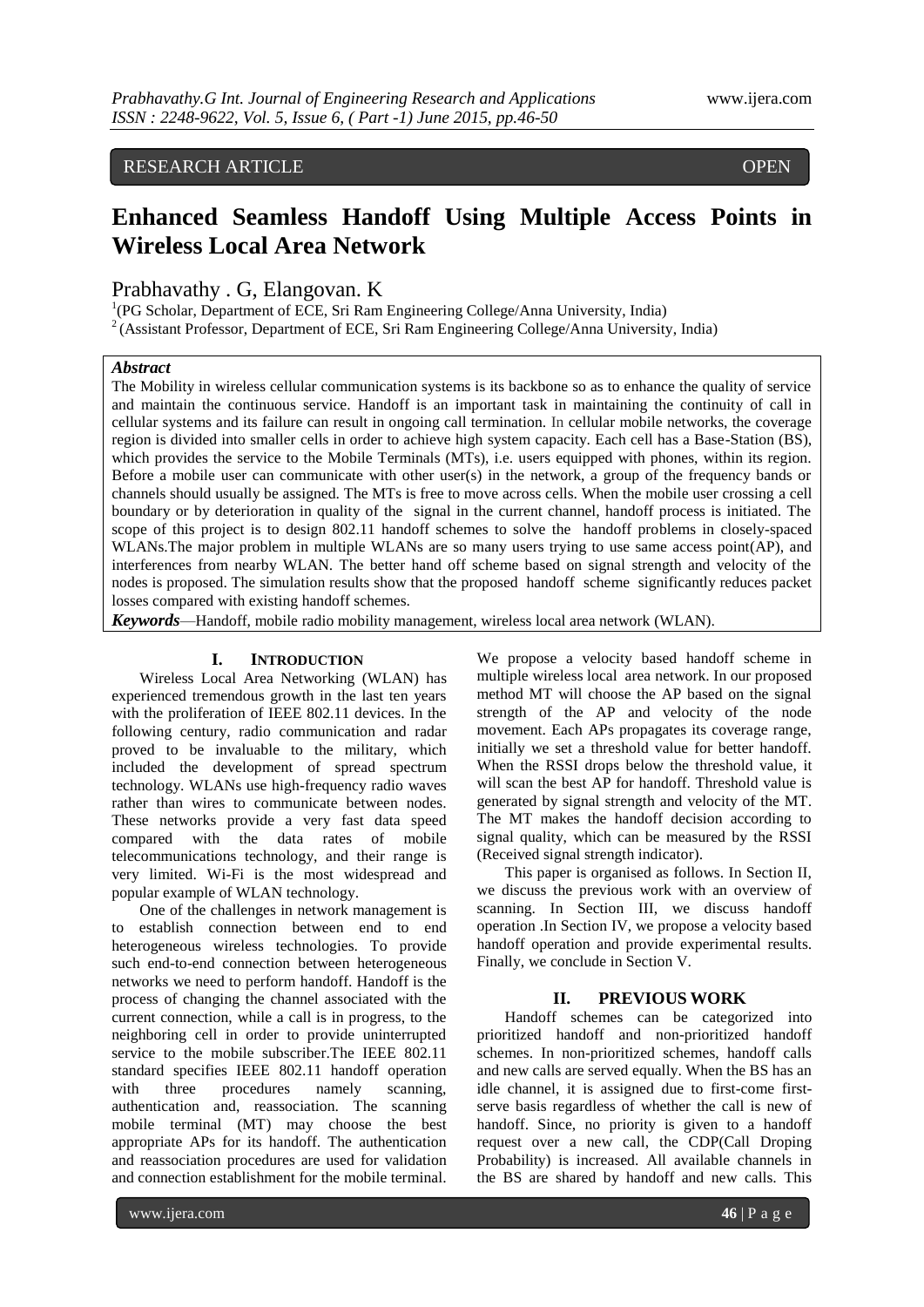scheme results in high channel utilization. The Complete Sharing (CS) and Complete Partitioning (CP) policies are used as NPS. This policy can lead to waste capacity if the load offered by a traffic stream drops below its allocated capacity. On the other hand, prioritized schemes ought to minimize both the CDP (Call Dropping Probability) and CBP (Call Blocking Probability) by giving the priority to handoff calls over new calls in some way. Most handoff prioritization schemes have the same mechanism: lowering the CDP while increasing CBP due to the quality of service (QoS) perspective, new call would rather being denied than terminating of ongoing call.

With respect to scanning process performed in mobile terminal, active or passive scanning is defined. During passive scanning the mobile terminals should receive access point's beacon frames, which is transmitted every beacon interval. A beacon interval is typically 100 ms. On the contrary, a mobile terminal with active scanning should broadcast probe request frame in a channel and wait for the probe response frame. The probe response frame is sent by the nearby access points to the mobile terminal on receiving the probe request frame. The mobile station performs scanning process in all available channels. Thus, the scanning time increases in proportion to the number of available channels and introduces packet loss and latency.

# **III. III.HANDOFF OPERATION**

A seamless handoff is defined as a handoff scheme that maintains the connectivity of all applications on the mobile device when handoff occurs. The two goals of seamless handoff are low latencies and few packet losses.Handoff can be classified based on several factors, like the type of the network, the involved network elements or the number of active connections and the type of traffic that the network supports. Classification of handoff is explained as follows,

## **A. Network Types Involved**

This is the most common classification factor. Handoffs can be classified as either horizontal or vertical. This depends on whether a handoff takes place between a single type of network interface and a variety of different network interfaces.

# i)Vertical handoff:

Mobile terminal can be handovered to access points those supporting different network technologies. For example, the changeover of signal transmission from WiMax base station to LTE network is considered a vertical handoff process.

## ii) Horizontal handoff:

Mobile terminal hand overed between access points supporting the same network technology. For

example, the changeover of signal transmission between same type of network i.e. WiMax-to-WiMax base station is considered as a horizontal handoff process.

#### **B. Number of Connections Involved** i) Hard handoff:

In a hard handoff, the radio link to the old base station is released at the same time a radio link to the new base station is established. In other words, using hard handoff, a mobile node is allowed to maintain a connection with only one base station at any given time.



#### ii) Soft handoff:

A mobile node maintains a radio connection with no less than two base stations in an overlapping handoff region and does not release any of the signals until it drops below a specified threshold value. Soft handoffs are possible in situations where the mobile node is moving between cells operating on the same frequency.

#### iii) Softer handoff:

A softer handoff is very similar to a soft handoff, except the mobile terminal switches connections over radio links that belong to the same access point.

Handoff process is initiated when the mobile terminal moves away from the serving base station to the target base station. The handoff process consists of the following stages-

Cell selection, handoff decision, hand off initiation, make connection to target cell, mobile terminal authorization, termination with the serving cell. At first, the mobile terminal performs cell selection by scanning for all the neighbouring access points. The access point with strong signal strength is selected for hand off by the mobile terminal.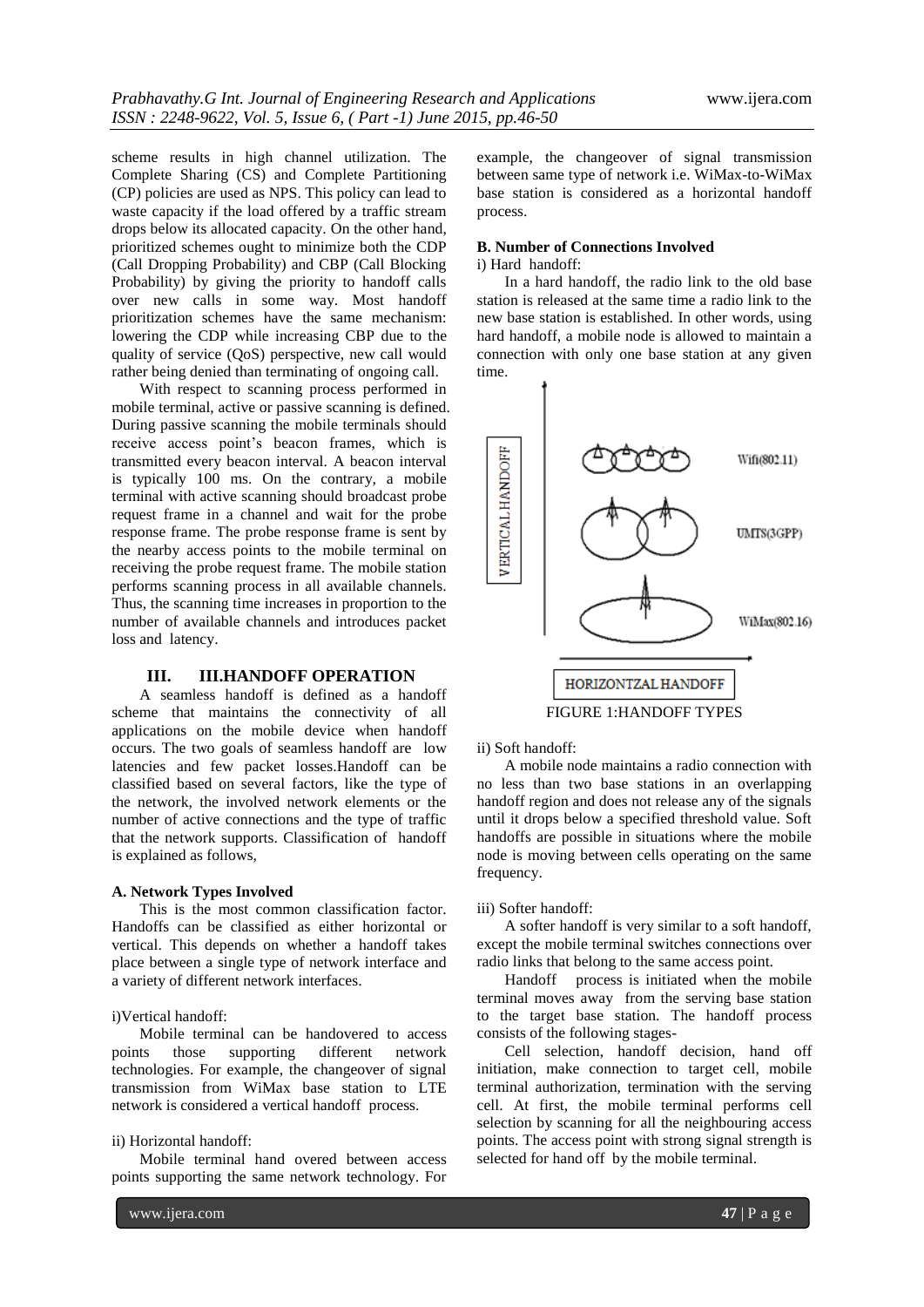

# FIGURE 2:HANDOFF PROCESS

The handoff decision and initiation process denotes the beginning of handoff process. During handoff decision stage , the mobile terminal decides whether a handoff is necessary or not. If handoff is required then the handoff initiation stage will request the neighboring access point with strong signal strength to serve the mobile terminal. In the case where handoff is not required the mobile terminal continues in the serving base station. Then connection to the target base station or access point is made by the mobile terminal. Next step is to terminate the connection of the serving base station. Before terminating the connection to the serving base station the mobile terminal should receive a authorization from the target base station. A good handoff should minimize handoff delay and reduce wireless channel resource wastes.

#### **IV. PROPOSED HANDOFF SYSTEM**

Wi-Fi and WLAN is based on IEEE 802.11 standard. Wi-Fi typically provides local network access for around a few hundred feet with speeds of up to 54 Mbps. Wi-Fi is intended for LAN

applications, users scale from one to tens with one subscriber for each CPE device. Fixed channel sizes (20MHz). The 802.11 standards focus on the bottom two levels the ISO model, the physical layer and link layer. Any LAN application, network operating system, protocol, including TCP/IP and Novell NetWare, will run on an 802.11-compliant WLAN as easily as they run over ethernet.



## FIGURE 3.IEEE 802.11 and OSI Model

The major motivation and benefit from Wireless LANs is increased mobility. Untethered from conventional network connections, network users can move about almost without restriction and access LANs from nearly anywhere. The other advantages for WLAN include cost-effective network setup for hard-to-wire locations such as older buildings and solid-wall structures and reduced cost of ownershipparticularly in dynamic environments requiring frequent modifications, thanks to minimal wiring and installation costs per device and user. WLANs liberate users from dependence on hard-wired access to the network backbone, giving them anytime, anywhere network access.

We propose a velocity based handoff scheme in multiple wireless local area network. In our proposed method mobile terminal will choose the access point based on the signal strength of the AP and velocity of the node movement. Each APs propagates its coverage range, initially we set a threshold value for better handoff. When the received signal strength indicator (RSSI) drops below the threshold value, it will scan the best AP for handoff. Threshold value generated by signal strength of the APs. The MT makes the handoff decision according to signal quality, which can be measured by theRSSI(Received signal strength indicator). RSSI< THhandoff (1)

The THhandover represents the handoff threshold. Handoff procedures are initiated when the RSSI drops below the Thhandover . Also, handoff is executed only if there is another AP for which the RSSI is at least the minimum signal level. We know that when the MS moves in a high velocity, the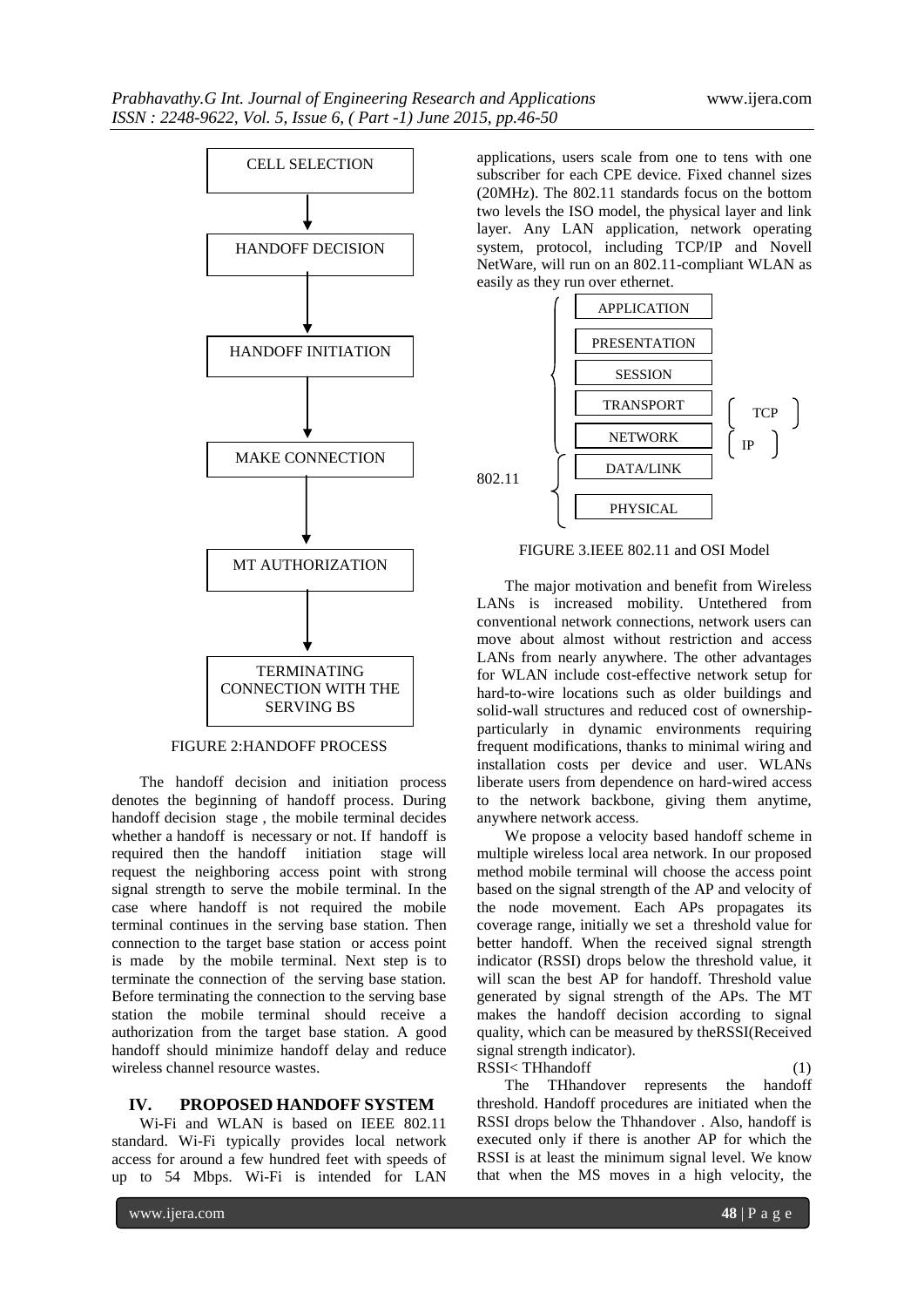network channel information will change frequently, so that some unnecessary stages must be performed, which makes severe degradation in system performance such as handoff delay and network resource waste. To overcome this we set two threshold values – one threshold is set for nodes moving with higher velocity and another for nodes moving with lower velocity. If the Thhandover is set higher, the frequency of handoff initiated will be higher, thus the network channel information can be acquired quickly. If the Thhandover is set lower, the handoff frequency becomes lower and the wireless channel resource is consumed less. Velocity or speed of the MN is given by,

 $v=D_0 /t$  (2)

 $D_0$  is the diameter of the serving cell and t is the time taken by the MT to remain connected with AP/BS.

$$
t = D_0/v
$$
  
(3)  

$$
t = 2 R/v
$$
  
(4)

R is the radius of the serving cell. The architecture of proposed system consists of angle analyzer, position analyzer ,signal strength analyzer, a threshold generator and handoff comparator within the mobile station. The angle and position analyzer periodically updates the position of the mobile node within the cell to the serving AP. The threshold generator generate a threshold value based on the velocity and RSSI of the mobile node. The handoff comparator compares the threshold value and selects appropriate AP for handoff.



FIGURE 4: ARCHITECTURE DIAGRAM

The simulation is performed using the network simulator 2 (NS2) tool and the language used for simulation is tool command language (TCL) at front end and c++ at the backend. For simulation purpose we create ten nodes with four access points. The simulation results show that the proposed system has reduced packet loss than the existing system and throughput of proposed system has increased substantially.



## **V. CONCLUSION**

In this paper, we proposed an optimized handoff scheme based on the speed of an mobile node in wireless networks. We proposed two thresholds on the speed of mobile node. The mobile node checks its speed against the predefined threshold and according to its current speed it selects the appropriate network. A Wi Fi network cannot be used for fast mobile node movement, because of its smaller coverage area and frequent handover problem. The proposed scheme outperforms the existing scheme by reducing the packet loss.

## **REFERENCES**

- [1] IEEE P802.16e/D12, ―*Air interface for fixed and mobile broadband wireless access systems: amendment for physical and medium access control layers for combined fixed and mobile operation in licensed*  bands," 2012.
- [2] IEEE Std 802.16-2004 (Revision of IEEE Std 802.16-2001), "IEEE standard for local *and metropolitan area networks–Part16: Air interface for fixed and mobile broadband wireless access systems,"* 2010.
- [3] WiMAX Forum, Mobile WiMAX-Part I: "A technical overview and performance evaluation," 2011.
- [4] Choit, G. H. Hwangt, et al., "Fast handover" *scheme forreal-time downlink services in IEEE 802.16e BWA systems*,‖ IEEE Vehicular Technology Conference 2010.
- [5] D. H. Lee and K. Kyamakya, "Fast *handover algorithm for IEEE 802.16e broadband wireless access system*,‖ IEEE Wireless Pervasive Computing Conference, pp. 16–18 January 2013.
- [6] IEEE 802.16e-2005, IEEE Standard for local and metropolitan area networks-Part16: ―*Air interface for fixed and mobile broadband wireless access systemsamendent2: physical and medium access*